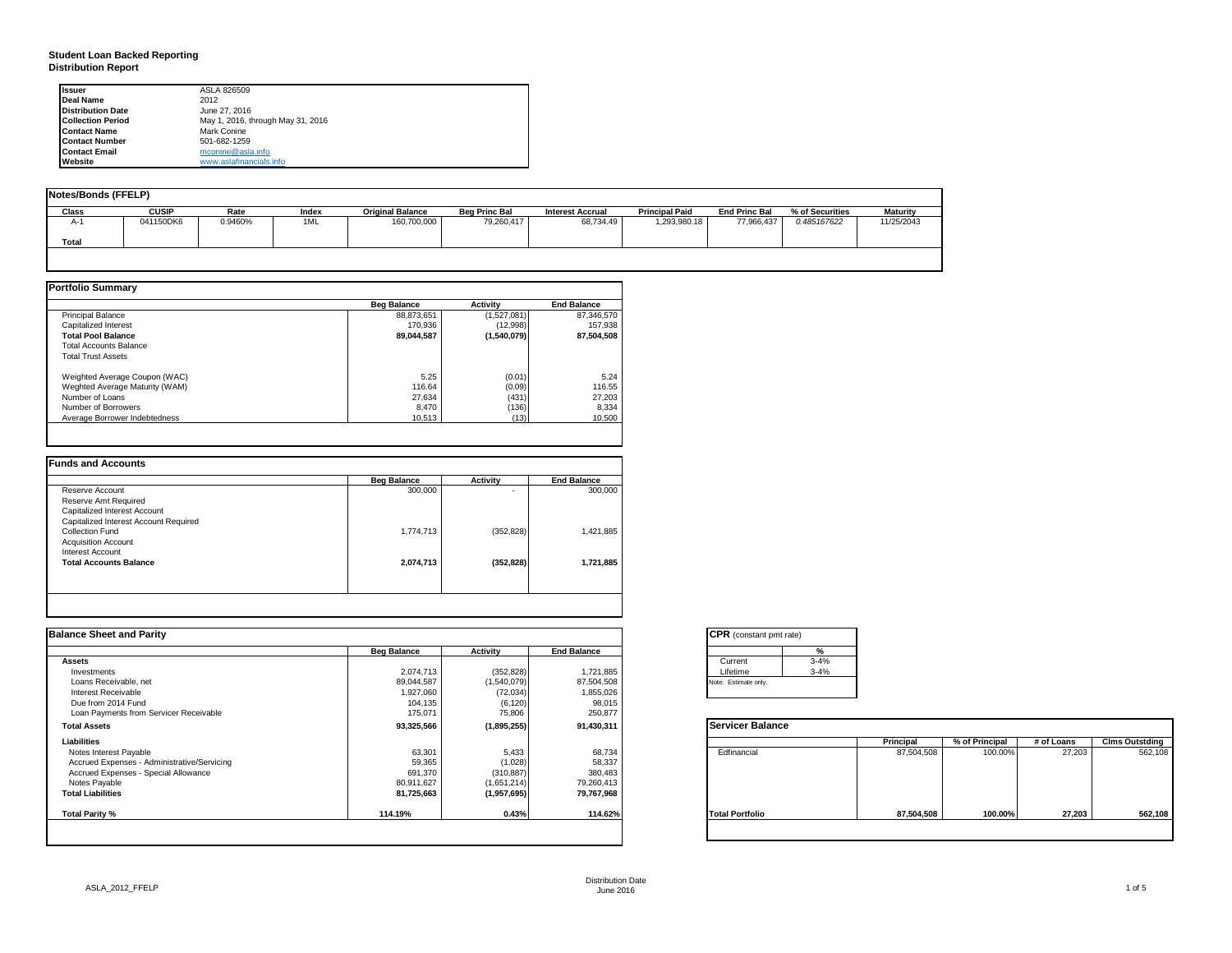### **Student Loan Backed Reporting Distribution Report**

|                           | # of Loans |        |            | <b>Principal</b> |           | % of Principal |           | <b>WAC</b> |           | WARM   |
|---------------------------|------------|--------|------------|------------------|-----------|----------------|-----------|------------|-----------|--------|
|                           | Beainnina  | Endina | Beainnina  | Endina           | Beainnina | Endina         | Beainnina | Endina     | Beainnina | Endina |
| In School                 | 282        | 211    | 908,935    | 713,108          | 1.02%     | 0.81%          | 5.37      | 5.45       | 119.66    | 119.43 |
| Grace                     | 68         | 132    | 217,539    | 394,229          | 0.24%     | 0.45%          | 5.73      | 5.36       | 118.73    | 119.29 |
| Repayment                 |            |        |            |                  |           |                |           |            |           |        |
| Current                   | 17,667     | 16,886 | 53,209,100 | 49,840,040       | 59.76%    | 56.96%         | 5.31      | 5.31       | 120.95    | 121.54 |
| 31-60 Days Delinquent     | 882        | 1,431  | 3,030,172  | 5,198,445        | 3.40%     | 5.94%          | 5.40      | 5.26       | 111.88    | 116.29 |
| 61-90 Days Delinquent     | 361        | 610    | 1,277,286  | 2,165,033        | 1.43%     | 2.47%          | 5.52      | 5.45       | 104.46    | 110.97 |
| 91-120 Days Delingent     | 207        | 287    | 750,410    | 1,038,575        | 0.84%     | 1.19%          | 5.41      | 5.47       | 112.32    | 109.77 |
| 121-180 Days Delinquent   | 444        | 373    | 1,638,223  | 1,308,781        | 1.84%     | 1.50%          | 5.55      | 5.51       | 113.06    | 111.40 |
| 181-270 Days Delinquent   | 333        | 355    | 1,132,983  | 1,352,956        | 1.27%     | 1.55%          | 5.39      | 5.52       | 113.62    | 108.97 |
| 271+ Days Delinquent      | 151        | 147    | 518,647    | 476,028          | 0.58%     | 0.54%          | 5.59      | 5.09       | 108.67    | 102.24 |
| <b>Total Repayment</b>    | 20,045     | 20,089 | 61,556,823 | 61,379,859       | 69.13%    | 70.14%         | 5.33      | 5.32       | 119.61    | 119.88 |
| Forbearance               | 3,448      | 3,244  | 13,638,217 | 13,005,732       | 15.32%    | 14.86%         | 5.42      | 5.44       | 118.91    | 116.66 |
| Deferment                 | 3,620      | 3,379  | 12,185,012 | 11,473,905       | 13.68%    | 13.11%         | 5.34      | 5.36       | 115.40    | 116.56 |
| <b>Claims in Progress</b> | 171        | 148    | 538,061    | 537,676          | 0.60%     | 0.61%          | 5.52      | 5.53       | 119.66    | 109.61 |
| <b>Claims Denied</b>      |            |        |            |                  |           |                |           |            |           |        |
| <b>Total Portfolio</b>    | 27,634     | 27,203 | 89,044,587 | 87,504,508       | 100%      | 100%           | 5.35      | 5.35       | 118.92    | 118.90 |

| % of Principal<br>Ending<br><b>Beginning</b> |                  |                                                            |                  |             |  |
|----------------------------------------------|------------------|------------------------------------------------------------|------------------|-------------|--|
|                                              |                  | <b>WAC</b>                                                 |                  | <b>WARM</b> |  |
|                                              | <b>Beginning</b> | Endina                                                     | <b>Beginning</b> | Endina      |  |
| 86.44%<br>81.20%                             | 5.31             | 5.31                                                       | 120.95           | 121.54      |  |
| 4.92%                                        | 5.40             | 5.26                                                       | 111.88           | 116.29      |  |
| 2.07%                                        | 5.52             | 5.45                                                       | 104.46           | 110.97      |  |
| 1.22%                                        | 5.41             | 5.47                                                       | 112.32           | 109.77      |  |
| 2.66%                                        | 5.55             | 5.51                                                       | 113.06           | 111.40      |  |
| 1.84%                                        | 5.39             | 5.52                                                       | 113.62           | 108.97      |  |
| 0.84%                                        | 5.59             | 5.09                                                       | 108.67           | 102.24      |  |
| 100%                                         | 5.33             | 5.32                                                       | 119.61           | 119.88      |  |
|                                              |                  | 8.47%<br>3.53%<br>1.69%<br>2.13%<br>2.20%<br>0.78%<br>100% |                  |             |  |

| Portfolio by Loan Type           |            |        |                  |            |                  |        |                  |        |             |        |
|----------------------------------|------------|--------|------------------|------------|------------------|--------|------------------|--------|-------------|--------|
|                                  | # of Loans |        | Principal        |            | % of Principal   |        | <b>WAC</b>       |        | <b>WARM</b> |        |
|                                  | Beginning  | Ending | <b>Beginning</b> | Ending     | <b>Beginning</b> | Ending | <b>Beginning</b> | Endina | Beginning   | Ending |
| Subsidized Consolidation Loans   |            |        |                  |            |                  |        |                  |        |             |        |
| Unsubsidized Consolidation Loans |            |        |                  |            |                  |        |                  |        |             |        |
| Subsidized Stafford Loans        | 15,503     | 15,266 | 40,787,458       | 40,091,637 | 45.81%           | 45.82% | 5.19             | 5.19   | 114.14      | 114.04 |
| Unsubsidized Stafford Loans      | 11,351     | 11,188 | 45,384,533       | 44,645,664 | 50.97%           | 51.02% | 5.33             | 5.33   | 124.56      | 124.58 |
| PLUS/GradPLUS Loans              | 780        | 749    | 2.872.595        | 2,767,207  | 3.23%            | 3.16%  | 7.98             | 7.97   | 97.86       | 97.62  |
| SLS Loans                        |            |        |                  |            |                  |        |                  |        |             |        |
| <b>Total Portfolio</b>           | 27,634     | 27,203 | 89,044,587       | 87,504,508 | 100%             | 100%   | 5.35             | 5.35   | 118.92      | 118.90 |

| Portfolio by Program Type                  |                  |            |                  |            |           |                |           |            |                  |             |  |
|--------------------------------------------|------------------|------------|------------------|------------|-----------|----------------|-----------|------------|------------------|-------------|--|
|                                            |                  | # of Loans |                  | Principal  |           | % of Principal |           | <b>WAC</b> |                  | <b>WARM</b> |  |
|                                            | <b>Beginning</b> | Endina     | <b>Beginning</b> | Endina     | Beainnina | Endina         | Beginning | Endina     | <b>Beginning</b> | Endina      |  |
| Graduate / 4-Year Loans                    | 21,377           | 21,064     | 71,719,234       | 70,535,042 | 80.54%    | 80.61%         | 5.34      | 5.34       | 119.49           | 119.53      |  |
| 2-Year Loans                               | 5,729            | 5,635      | 16,108,888       | 15,811,173 | 18.09%    | 18.07%         | 5.37      | 5.37       | 117.05           | 116.82      |  |
| Proprietary / Technical / Vocational Loans | 527              | 504        | 1.214.520        | 1,158,294  | 1.36%     | 1.32%          | 5.36      | 5.35       | 110.50           | 108.98      |  |
| Unknown (Consolidation) Loans              |                  |            |                  |            |           |                |           |            |                  |             |  |
| Other Loans                                |                  |            | 1.945            |            | 0.0022%   |                | 6.80      |            | 107.00           |             |  |
| <b>Total Portfolio</b>                     | 27,634           | 27,203     | 89,044,587       | 87,504,508 | 100%      | 100%           | 5.35      | 5.35       | 118.92           | 118.90      |  |
|                                            |                  |            |                  |            |           |                |           |            |                  |             |  |

| <b>Portfolio Indices</b> |                  |        |                  |            |                |        |  |
|--------------------------|------------------|--------|------------------|------------|----------------|--------|--|
|                          | # of Loans       |        | Principal        |            | % of Principal |        |  |
|                          | <b>Beainning</b> | Endina | <b>Beainning</b> | Endina     | Beginning      | Endina |  |
| <b>Fixed Loans</b>       | 16,406           | 16,142 | 59,194,180       | 58,115,533 | 66.48%         | 66.41% |  |
| Variable Loans           | 11.228           | 11.061 | 29,850,407       | 29.388.975 | 33.52%         | 33.59% |  |
| T-Bill Loans             | 11.228           | 11,061 | 29,850,407       | 29,388,975 | 33.52%         | 33.59% |  |
| <b>CMT Loans</b>         |                  |        |                  |            |                |        |  |
| <b>Total Portfolio</b>   | 27.634           | 27,203 | 89.044.587       | 87,504,508 | 100%           | 100%   |  |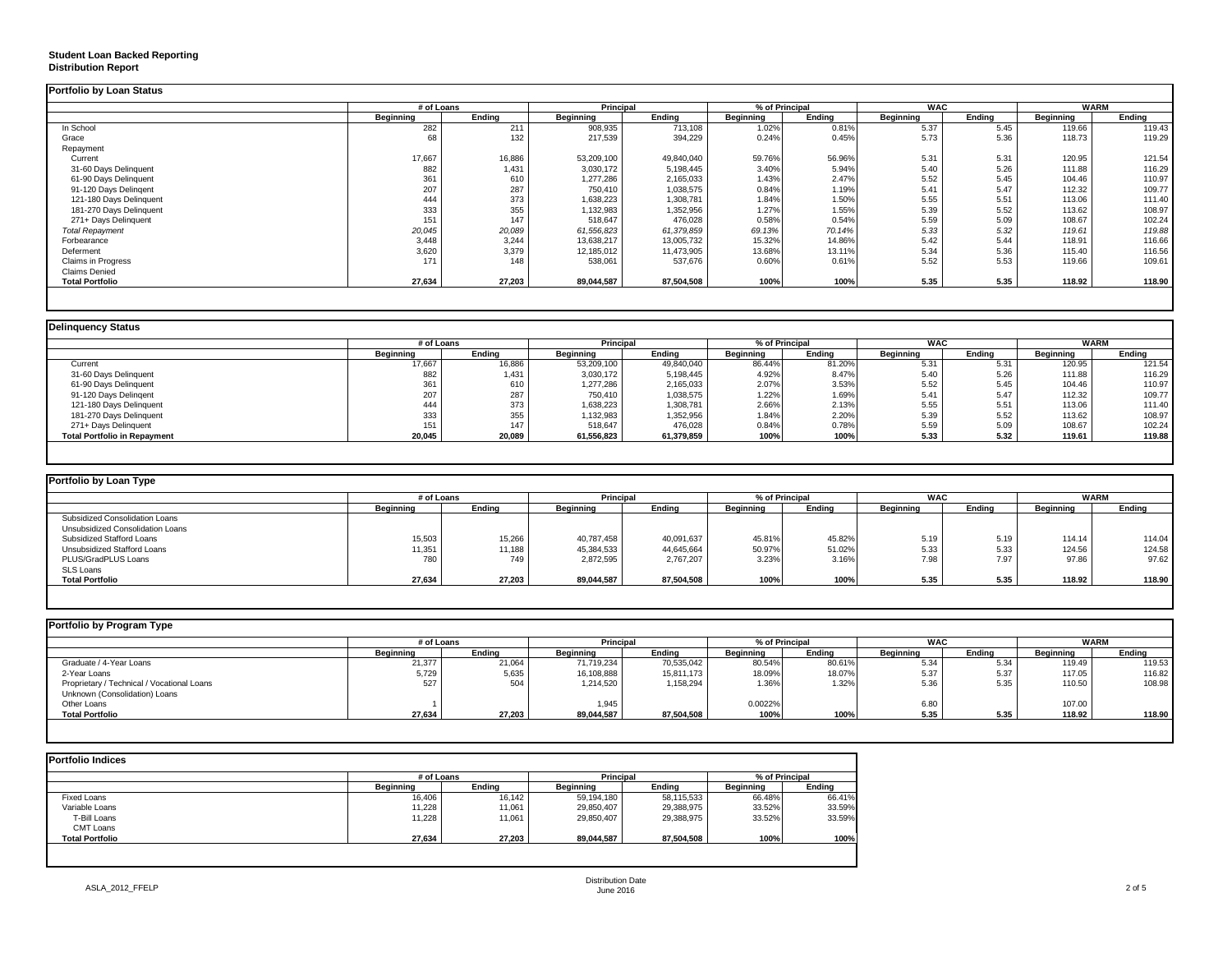**Distribution Date** June 27, 2016 **Collection Period** May 1, 2016, through May 31, 2016

### **Collection Activity**

| <b>Collection Account</b>                                                                    | as of 5/31/2016 |
|----------------------------------------------------------------------------------------------|-----------------|
| Beginning Balance - May 1, 2016                                                              | 1,774,713       |
| <b>Collection Amount Received</b>                                                            | 1,776,255       |
| Recoveries                                                                                   |                 |
| Reserve Account                                                                              |                 |
| Excess of Required Reserve Account                                                           |                 |
| Interest on Investment Earnings                                                              | 1,021           |
| Capitalized Interest Account (after a stepdown or release date)                              |                 |
| Payments from Guarantor                                                                      |                 |
| Transfer from 2010 Collection Fund for correction of error                                   |                 |
| <b>Required Repurchases</b>                                                                  |                 |
| Special Allowance Payable to Department of Education                                         |                 |
| <b>Consolidation Rebate Fees</b>                                                             |                 |
| Rating Agency Surveillance Fees                                                              |                 |
| Principal payments, interest payments, administration fees, servicing fees, and trustee fees | (1, 774, 713)   |
| Transfer to Department of Education                                                          | (355, 390)      |
| <b>Total Available Funds</b>                                                                 | 1,421,885       |
|                                                                                              |                 |

| <b>Fees Due for Current Period</b>                                                            | as of 5/31/2016 |
|-----------------------------------------------------------------------------------------------|-----------------|
| Indenture Trustee Fees                                                                        | 833.33          |
| <b>Servicing Fees</b>                                                                         | 51,045          |
| <b>Administration Fees</b>                                                                    | 7,292           |
| Late Fees                                                                                     |                 |
| Other Fees                                                                                    |                 |
| <b>Total Fees</b>                                                                             | 59,170.33       |
|                                                                                               |                 |
|                                                                                               |                 |
| <b>Cumulative Default Rate</b>                                                                | as of 5/31/2016 |
| Current Period Defaults (\$)                                                                  | 341,939.74      |
| Cumulative Defaults (\$)                                                                      | 29,781,942.62   |
| Cumulative Default (% of original pool balance)                                               | 18.55%          |
| Cumulative Default (% of cumulative entered repayment balance) <sup>a</sup>                   | 34.47%          |
|                                                                                               |                 |
| Current Period Payments (Recoveries) from Guarantor (\$)                                      | 591,405.24      |
| Current Period Borrower Recoveries (\$)                                                       | n/a             |
| Cumulative Recoveries (\$) <sup>b</sup>                                                       | \$28,032,949.25 |
| Cumulative Recovery Rate (%)                                                                  | 94.13%          |
| Cumulative Net Loss Rate (%)                                                                  | 1.09%           |
| Servicer Reject Rate (FFELP) (%)                                                              |                 |
| Cumulative Servicer Reject Rate (FFELP) (%)                                                   |                 |
| Repayment balance includes all repayment loans with the exception of balances in claim status |                 |
| Cumulative Recoveries includes 97% of claims in progress balances                             |                 |

T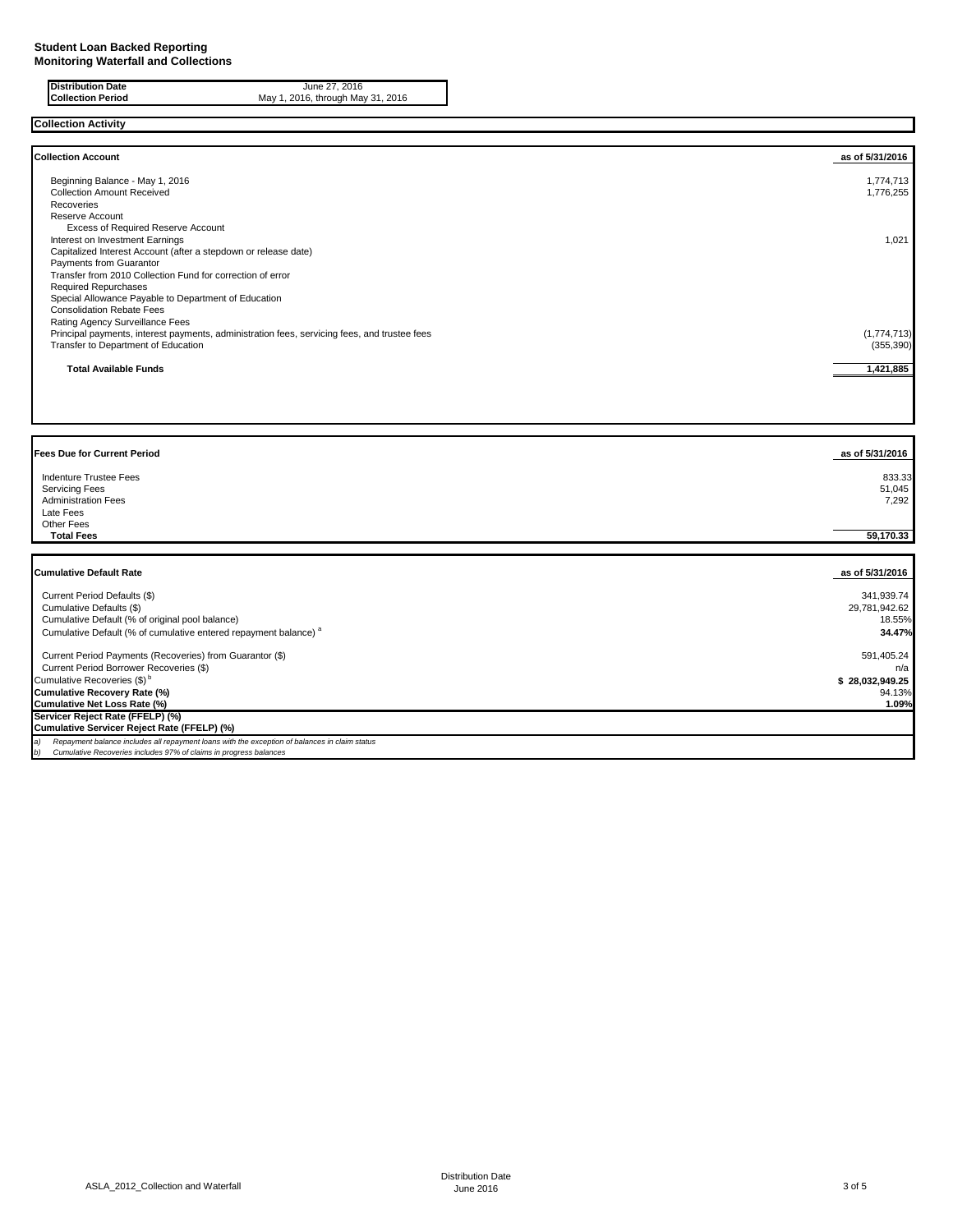| <b>Waterfall Activity</b> |                                                                                           |                   |                         |  |
|---------------------------|-------------------------------------------------------------------------------------------|-------------------|-------------------------|--|
|                           |                                                                                           |                   |                         |  |
|                           | <b>Waterfall for Distribution</b>                                                         | <b>Amount Due</b> | <b>Amount Remaining</b> |  |
|                           | <b>Total Available Funds</b>                                                              |                   | 1,421,885               |  |
|                           | First: Payments required under any Joint Sharing Agreement                                |                   |                         |  |
|                           | Second: Trustee Fees                                                                      | 833.33            | 1,421,052               |  |
|                           | Third: Servicing Fees and Backup Servicing Fees                                           | 51,045            | 1,370,007               |  |
|                           | Fourth: Administration Fees                                                               | 7,292             | 1,362,715               |  |
|                           | Fifth: Noteholder Interest                                                                | 68,734.49         | 1,293,980               |  |
|                           | Sixth: Reinstate the balance of the Reserve Fund up to the Specified Reserve Fund Balance |                   |                         |  |
|                           | Seventh: Noteholder Principal, until paid in full                                         | 1,293,980.18      | $\mathbf 0$             |  |
|                           |                                                                                           |                   |                         |  |

| <b>Principal and Interest Distributions</b> | Class A-1    |
|---------------------------------------------|--------------|
| Monthly Interest Due                        | 68,734.49    |
| Monthly Interest Paid                       | 68,734.49    |
| Interest Shortfall                          |              |
| Interest Carryover Due                      |              |
| Interest Carryover Paid                     |              |
| <b>Interest Carryover</b>                   |              |
| Monthly Principal Distribution Amount       | 1,293,980.18 |
| Monthly Principal Paid                      | 1,293,980.18 |
| Shortfall                                   |              |
| <b>Total Distribution Amount</b>            | 1,362,714.67 |
|                                             |              |